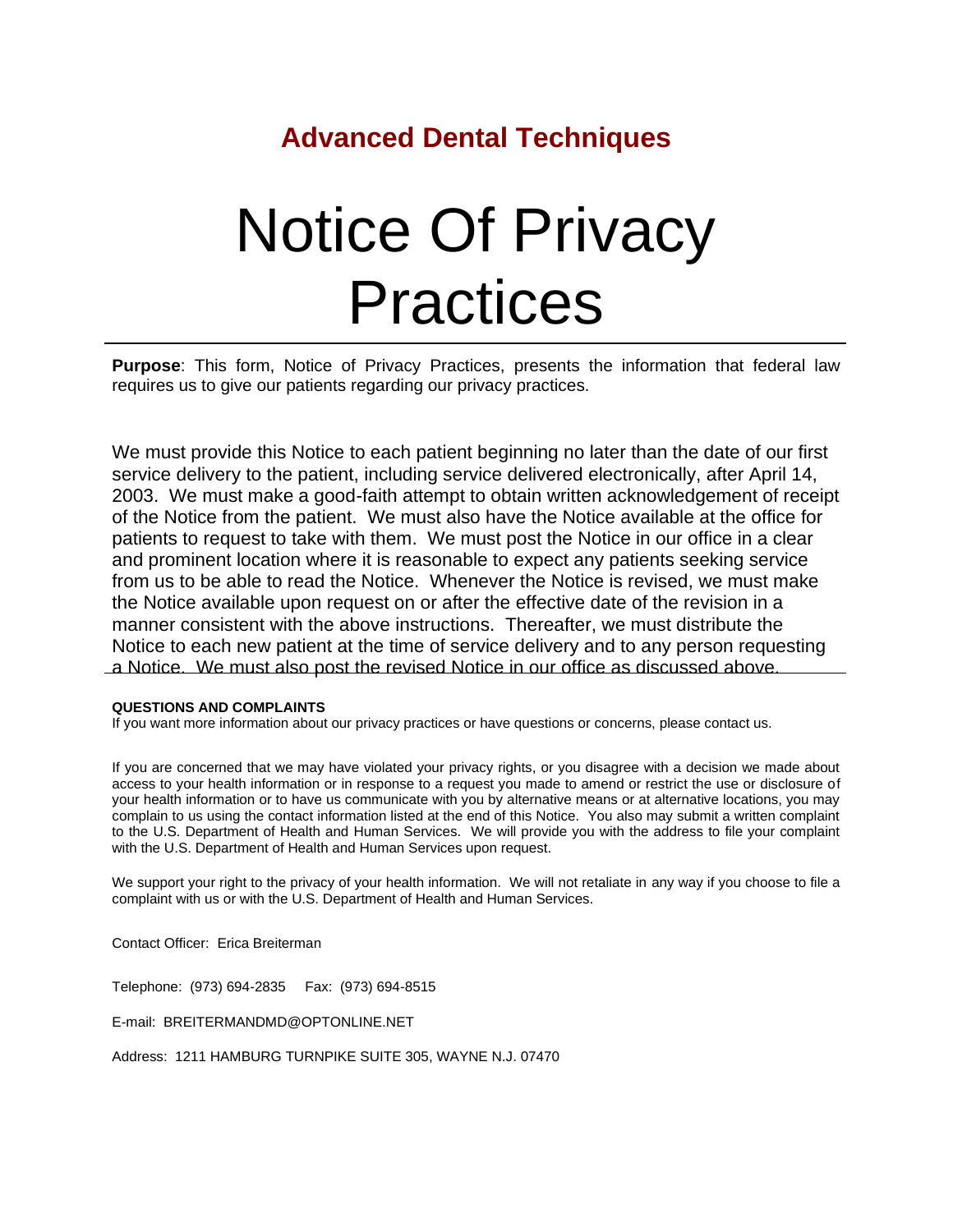### **ADVANCED DENTAL TECHNIQUES**

## **NOTICE OF PRIVACY PRACTICES**

#### **THIS NOTICE DESCRIBES HOW HEALTH INFORMATION ABOUT YOU MAY BE USED AND DISCLOSED AND HOW YOU CAN GET ACCESS TO THIS INFORMATION.**

#### **PLEASE REVIEW IT CAREFULLY. THE PRIVACY OF YOUR HEALTH INFORMATION IS IMPORTANT TO US.**

#### **OUR LEGAL DUTY**

We are required by applicable federal and state law to maintain the privacy of your health information. We are also required to give you this Notice about our privacy practices, our legal duties, and your rights concerning your health information. We must follow the privacy practices that are described in this Notice while it is in effect. This Notice takes effect (04/01/2003), and will remain in effect until we replace it.

We reserve the right to change our privacy practices and the terms of this Notice at any time, provided such changes are permitted by applicable law. We reserve the right to make the changes in our privacy practices and the new terms of our Notice effective for all health information that we maintain, including health information we created or received before we made the changes. Before we make a significant change in our privacy practices, we will change this Notice and make the new Notice available upon request.

You may request a copy of our Notice at any time. For more information about our privacy practices, or for additional copies of this Notice, please contact us using the information listed at the end of this Notice.

#### **USES AND DISCLOSURES OF HEALTH INFORMATION**

We use and disclose health information about you for treatment, payment, and healthcare operations. For example:

**Treatment:** We may use or disclose your health information to a physician or other healthcare provider providing treatment to you.

**Payment:** We may use and disclose your health information to obtain payment for services we provide to you.

**Healthcare Operations:** We may use and disclose your health information in connection with our healthcare operations. Healthcare operations include quality assessment and improvement activities, reviewing the competence or qualifications of healthcare professionals, evaluating practitioner and provider performance, conducting training programs, accreditation, certification, licensing or credentialing activities.

**Your Authorization:** In addition to our use of your health information for treatment, payment or healthcare operations, you may give us written authorization to use your health information or to disclose it to anyone for any purpose. If you give us an authorization, you may revoke it in writing at any time. Your revocation will not affect any use or disclosures permitted by your authorization while it was in effect. Unless you give us a written authorization, we cannot use or disclose your health information for any reason except those described in this Notice.

**To Your Family and Friends:** We must disclose your health information to you, as described in the Patient Rights section of this Notice. We may disclose your health information to a family member, friend or other person to the extent necessary to help with your healthcare or with payment for your healthcare, but only if you agree that we may do so.

**Persons Involved In Care:** We may use or disclose health information to notify, or assist in the notification of (including identifying or locating) a family member, your personal representative or another person responsible for your care, of your location, your general condition, or death. If you are present, then prior to use or disclosure of your health information, we will provide you with an opportunity to object to such uses or disclosures. In the event of your incapacity or emergency circumstances, we will disclose health information based on a determination using our professional judgment disclosing only health information that is directly relevant to the person's involvement in your healthcare. We will also use our professional judgment and our experience with common practice to make